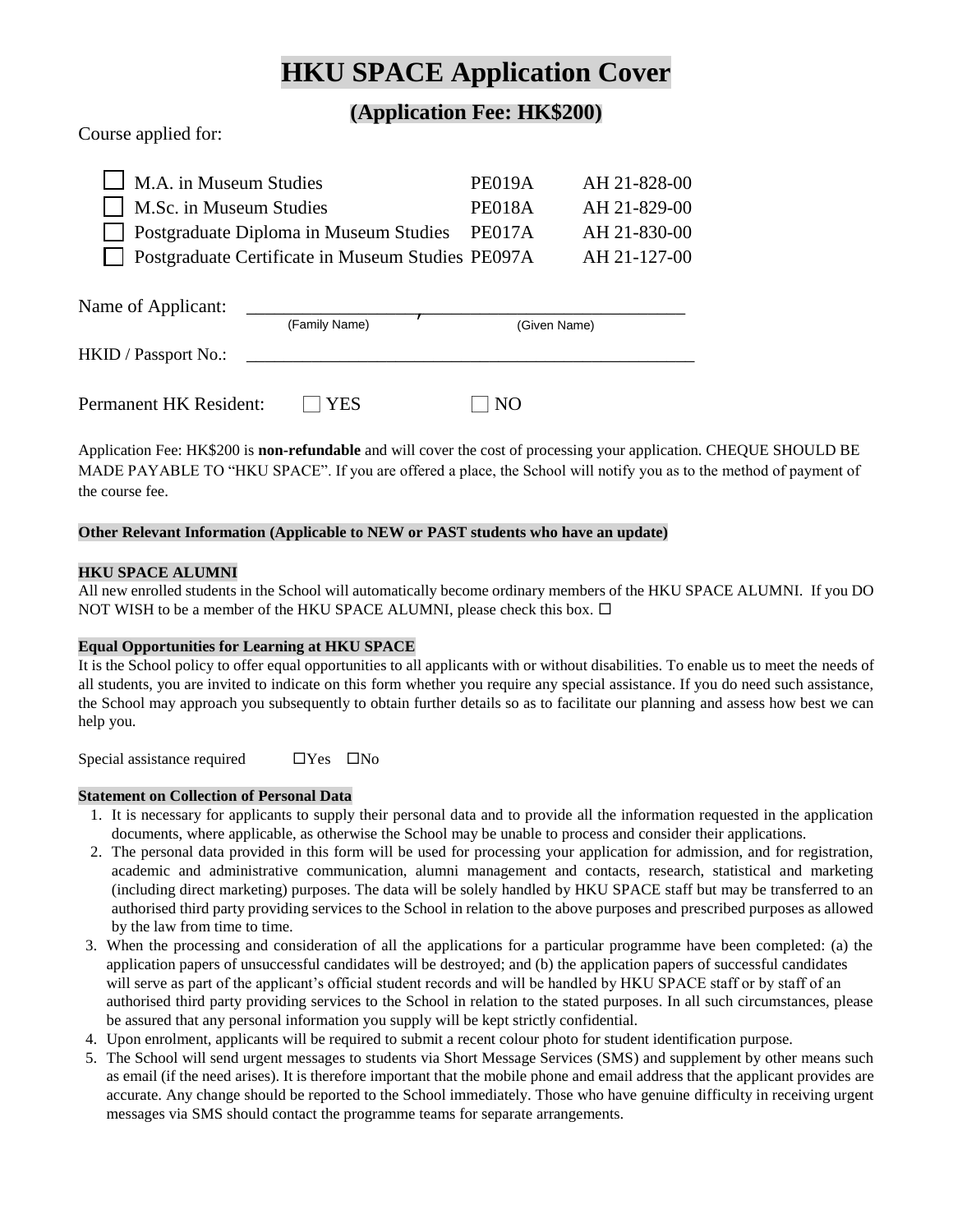### *Use of Personal Data related to Direct Marketing*

6. From time to time, the School will send the latest updates and promotional materials to students and alumni on the availability of the programmes and courses, seminars and events, discounts and offers, clinics and other services as well as the alumni events, privileges and offers, networking opportunities and fund-raising initiatives through various communication channels such as direct-mail, email and mobile phone, by using your personal data (including, but without limitation to, your name, contact details and other information collected in your profile such as the programme(s) you enrolled, your graduation year etc). You always have the right to make subsequent changes on your choice of receiving further marketing materials by sending a written unsubscribe request (by email or by post) to the School at any time.

**If you DO NOT WISH to receive our latest updates and promotional materials through the communication channels as stated above, including discounts and offers from time to time, please check this box.** 

- 7. Under the provisions of the Personal Data (Privacy) Ordinance, applicants have the right to request the School to ascertain whether it holds your personal data, to be given a copy, and to apply for correction of the data, if deemed incorrect. Applications for access to personal data should be made by using a special request form and on payment of a fee. Such applications for access to information should be addressed to the Data Protection Officer, HKU SPACE. For general requests of personal data amendment, please fill out the "Application Form for Personal Data Amendment" and submit it to HKU SPACE.
- 8. For details on the School's policy on personal data (privacy), please refer to the School Prospectus or Website (http://hkuspace.hku.hk/policy-statement/ privacy-policy).
- 9. HKU SPACE, being part of the University of Hong Kong, the Personal Information Collection Statement of the University also applies and can be accessed from http://www.aal.hku.hk/admissions/documents/pics.pdf. Being in partnership with other overseas Universities, it also endeavours to comply to their laws and regulations as far as practicable. However, the School is obliged to maintain part of the students' records in perpetuity for reasons stated in this PIC.

**Notes on Class Arrangements under the COVID-19 Outbreak** 有關**2019**冠狀病毒疫情期間的課堂安排 Given the COVID-19 situation might still be fluid, please note that the School may substitute face-to-face classes with online teaching if necessary. Our respective Programme Teams will contact students concerned with details of such arrangements before the class starts or during the classes as necessary.

#### **Notes to Non-local Applicants**

To study in Hong Kong, all non-local applicants are required to obtain a student visa issued by the Immigration Department of the HKSAR Government, except for those admitted to Hong Kong for employment or as dependants, who do not need prior approval before taking up part-time studies. It is the responsibility of individual applicants to make appropriate visa arrangements. Admission to a HKU SPACE academic programme/course does not guarantee the issue of a student visa. Applicants may wish to note that part-time courses are generally not considered by the Immigration Department for visa purposes except for selffinanced, part-time locally accredited taught postgraduate programmes awarded within the HKU System through HKU SPACE.

#### **Declaration**

- 1. I declare that all information given in this application form and the attached documents are, to the best of my knowledge, accurate and complete.
- 2. I authorise the School to obtain and the relevant authorities to release, any information about my qualifications and/or employment as required for my application.
- 3. I consent that if registered, I will conform to the Statutes and Regulations of the University and the rules of the School.
- 4. I have noted, understood and agree to the contents of the above notes, Statement on Collection of Personal Data and HKU SPACE policy on personal data (privacy).

**Signature: \_\_\_\_\_\_\_\_\_\_\_\_\_\_\_\_\_\_\_\_\_\_\_\_\_\_\_\_\_\_\_\_\_\_\_ Date: \_\_\_\_\_\_\_\_\_\_\_\_\_\_\_\_\_\_\_\_\_\_**

#### **REMINDER FOR APPLICATION (Remember to submit the following together with this application cover)**

- 1. Two Reference letters Pass reference forms to referees and ask them to complete return to you or direct to HKU SPACE. **(**The referee should be someone familiar with your employment (supervisor perhaps) or previous education who can comment on your ability to participate and succeed in the course. Please avoid ask for a reference from your friend or family member.)
- 2. Complete University of Leicester application form
- 3. Copy of HKID/password, academic certificates and transcripts (transcript should have an overall grade and explanation of marking scheme). Copy of your documents need to be certified true copy at our HKU SPACE Enrolment Centres.
- 4. One passport-sized photography
- 5. Crossed cheque HK\$200 for application fee (payable to 'HKU SPACE')

If you have any question about filing out your application form please do you hesitate to contact us: **Tel: 852 2910 7645** / Email: pg.cad@hkuspace.hku.hk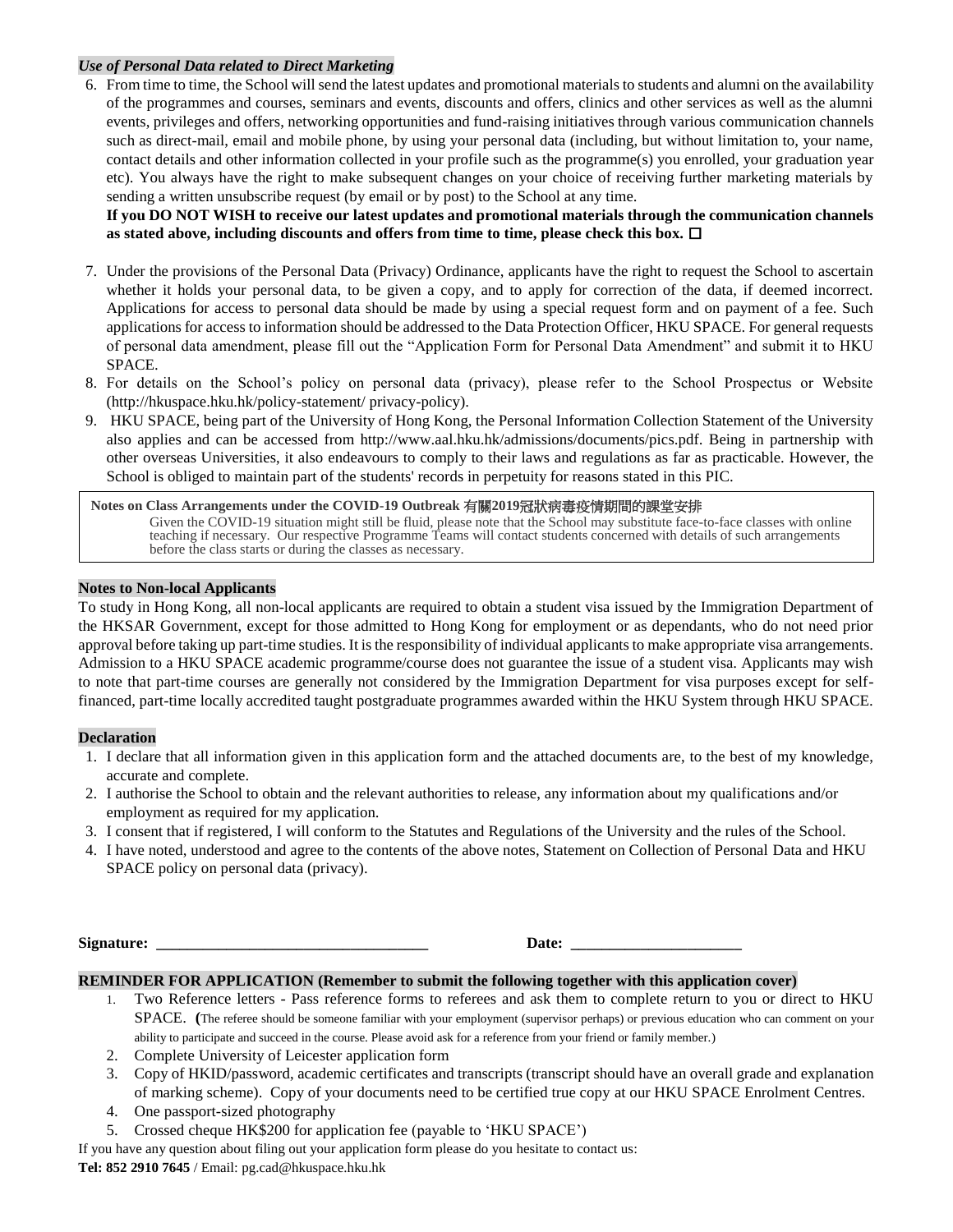# Application Form check list

| ப |  |
|---|--|
|   |  |
|   |  |
| ப |  |
|   |  |
| ப |  |
|   |  |
|   |  |
|   |  |
|   |  |
| ப |  |
| ப |  |
|   |  |
|   |  |

# Supporting document check list

- $\Box$  Hard copy of the completed application forms;  $\Box$  Copies of academic certificates and transcripts;  $\Box$  A written personal statement (1,000 words maximum)^;  $\Box$  CV; Reference letters\*;  $\Box$  Copy of ID card; Copies of English proficiency evidence (IELTS 6.5 or equivalent);
	- $\Box$  A recent colour photo;
	- $\Box$  A crossed cheque of HKD200 as application fee (payable to 'HKU SPACE')

^Your personal statement should focus on the following areas:

- Your reasons for applying for the course
- How your knowledge and experience links to the course content
- How the course relates to your longer term plans

\*If you have been in full-time or part-time education within the past five years, at least one referee should be your academic tutor; if not, you may give two employment references.

Completed application form can be sent by post to below address or through one of HKU SPACE Enrolment Centres.

> HKU SPACE PG Admission Team (Museum Studies) Room 602B, 6/F, United Centre, 95 Queensway, Admiralty, Hong Kong.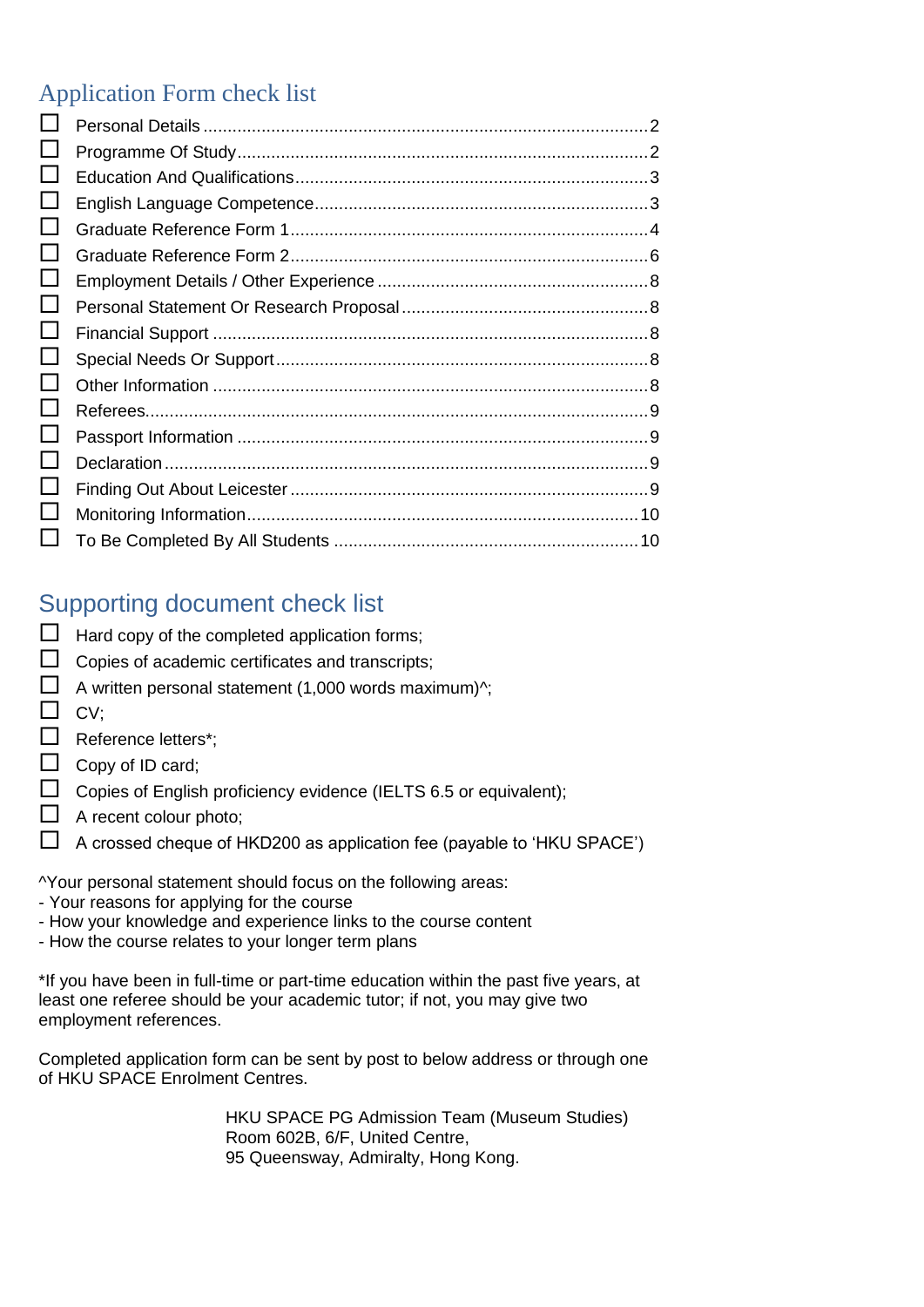

Admissions Office

# **Postgraduate Application Form**



www.le.ac.uk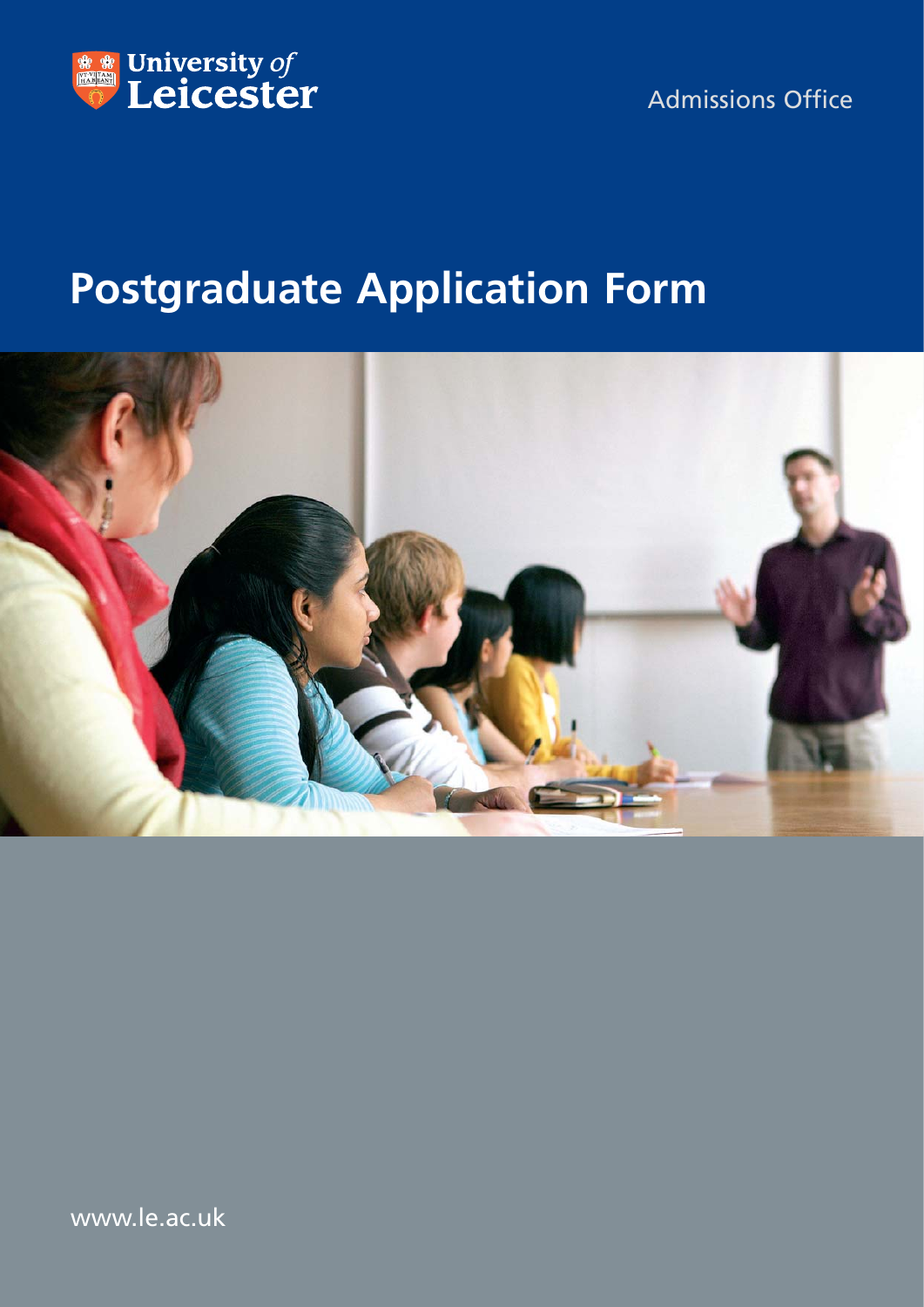# Notes for Guidance

- This form should be used if you wish to apply for a taught postgraduate course or research degree by full-time, parttime or distance learning mode, with the exception of the MA in Social Work and the Doctorate in Clinical Psychology. (Please refer to the postgraduate prospectus with regard to application arrangements for these degrees).
- 2. Before completing this form, please refer to the Postgraduate Prospectus (this is available on-line at http://www.le.ac.uk/graduateoffice/pgprospectus/) to check course availability and start dates. For your application to be successful you must meet the necessary English Language and academic entry requirements, full details can be found in the Postgraduate Prospectus.
- 3. Please complete the form in BLOCK CAPITALS or type, so that your information can be easily read.
- 4. When completing the form please ensure that you provide your full name (surname/family name and forenames) in the order they appear in your official documents i.e. passport. This is important because you will be registered in this name and if you successfully complete your course it is this name which will be on your certificate. It will only be changed during your studies if it is changed officially, for example, through marriage. Where this is the case a legal document (marriage certificate, standing declaration etc) will be required to make any changes.
- 5. If your supporting documents are not in English, we require officially translated versions as well as copies in the original language.
- 6. Some postgraduate courses have published deadlines; please refer to the academic department you wish to apply to for further details.
- 7. If you are applying for a postgraduate course or research degree by full-time or part-time study, please return the form with supporting documents (copies of transcripts, your completed references etc) to the **Postgraduate Admissions Office, University of Leicester, University Road, Leicester, LE1 7RH**. Applications for distance learning programmes should be returned directly to the academic department.
- 8. If your application is successful, a firm offer will be issued from the Postgraduate Admissions Office. With an offer you will receive useful information regarding admission to the University. Conditional offers may also be issued for applicants who:
	- i. Have not yet met the University's English language requirements.
	- ii. Need to provide further academic transcripts (i.e. final results).
	- iii. Need to provide other specified documentation (e.g. certified copies or translations).
- 9. In order to accept the offer, follow the instructions in your offer pack.
- 10. Instructions on how to register will be sent prior to your start date.

If you have any questions about filling out your application form please do not hesitate to contact the Postgraduate Admissions Office Tel: +44 (0)116 252 5381 · Email: pgadmissions@le.ac.uk

# Data Protection Statement

By signing this form you are consenting to the University of Leicester using the information provided from time to time, along with any further information about you that the University may hold, for the purposes set out in the Postgraduate Data Protection Statement (http://www.le.ac.uk/ua/rg/dataprotection/html\_docs/student\_regform\_dataprotection.htm).

The information that you provide on your application form will be used for the following purposes:

- To enable your application for entry to be considered and allow our Admissions Advisors, where applicable, to assist you through the application process;
- To enable the University to compile statistics, or to assist other organisations to do so. No statistical information will be published that would identify you personally;
- To enable the University to initiate your student record should you be offered a place at the University.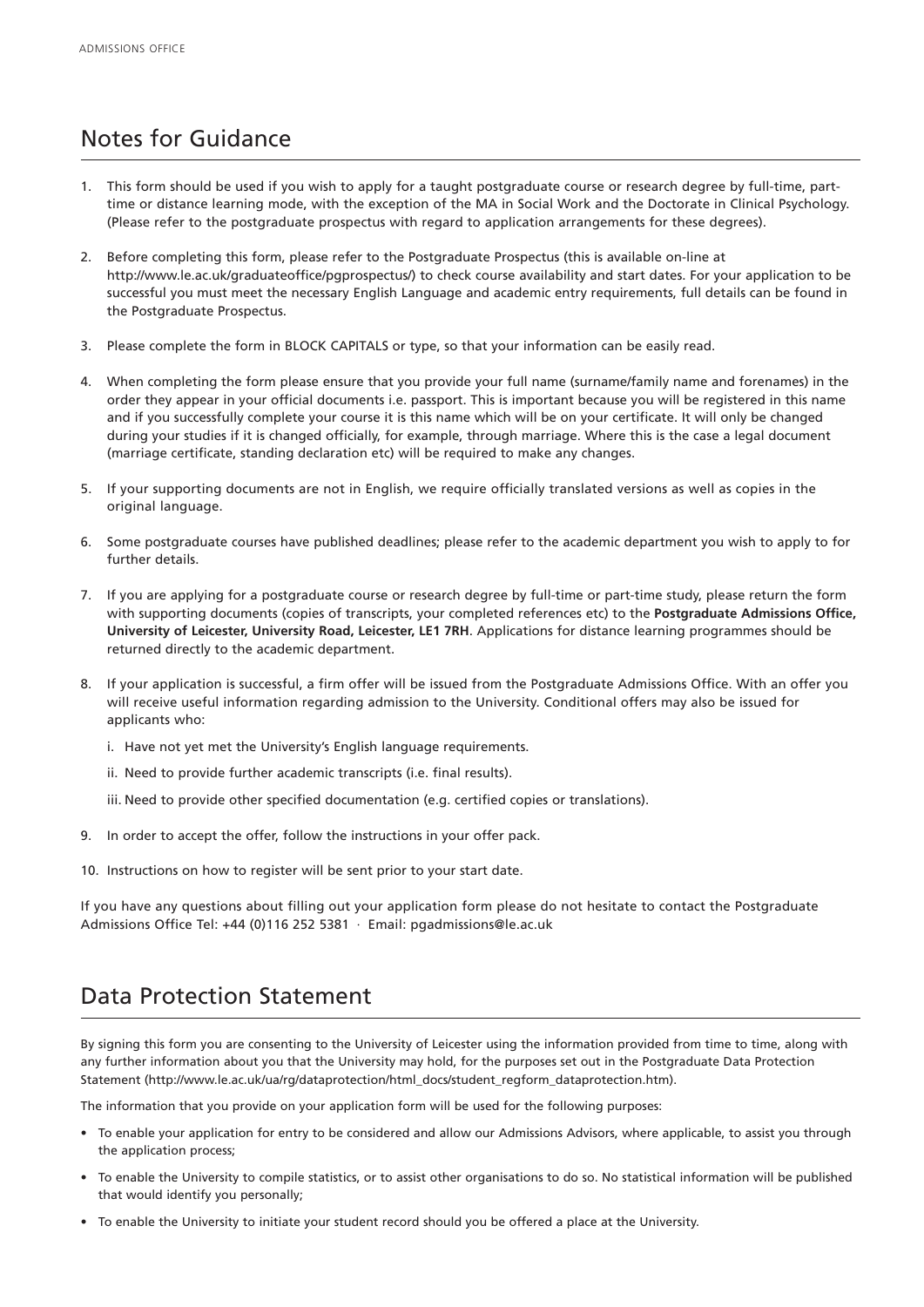

FOR OFFICE USE ONLY APPLICATION NO:

# **Application for Admission to Graduate Studies**

This form should be completed and returned (along with supporting documentation as required) to the Postgraduate Admissions Office,

University of Leicester, University Road, Leicester LE1 7RH. Two sealed and stamped references should be included with this application form. Please complete this form in BLOCK CAPITALS or type.

<span id="page-5-0"></span>

| PERSONAL DETAILS                                 |  |                                                              |                                 |                      |
|--------------------------------------------------|--|--------------------------------------------------------------|---------------------------------|----------------------|
| Surname/Family name:                             |  | First/given names:                                           |                                 |                      |
| Previous surname/Family name (if applicable):    |  | Title (Dr, Mr, Mrs, Ms, Miss, etc):                          |                                 |                      |
| Date of birth:                                   |  |                                                              | Sex (male or female) Click here | Present nationality: |
| Country of birth:                                |  |                                                              | Country of permanent residence: |                      |
| <b>ADDRESSES</b>                                 |  |                                                              |                                 |                      |
| Permanent home address: (This must be completed) |  | Address for correspondence (if different from home address): |                                 |                      |
|                                                  |  |                                                              |                                 |                      |
|                                                  |  |                                                              |                                 |                      |
| Postcode:                                        |  | Postcode:                                                    |                                 |                      |
| Tel:                                             |  | Tel:                                                         |                                 |                      |
| Fax:                                             |  | Fax:                                                         |                                 |                      |
| Email:                                           |  | Email:                                                       |                                 |                      |

<span id="page-5-1"></span>

| <b>PROGRAMME OF STUDY</b>                                                                                                                                                                                                                                                                                       | <b>COURSE TITLE</b> (for taught courses only)               |  |
|-----------------------------------------------------------------------------------------------------------------------------------------------------------------------------------------------------------------------------------------------------------------------------------------------------------------|-------------------------------------------------------------|--|
| <b>MPhil</b><br>MA                                                                                                                                                                                                                                                                                              | <b>Museum Studies</b>                                       |  |
| MEd (Research)<br>MSc<br>Occasional<br>LLM                                                                                                                                                                                                                                                                      |                                                             |  |
| MBA<br>Diploma<br>Certificate<br>PhD<br>Pre-Masters<br>Other                                                                                                                                                                                                                                                    | <b>DEPARTMENT</b> (for taught courses and research degrees) |  |
| distance learning<br>full time<br>part time                                                                                                                                                                                                                                                                     |                                                             |  |
|                                                                                                                                                                                                                                                                                                                 |                                                             |  |
| <b>APPLICANTS FOR RESEARCH</b>                                                                                                                                                                                                                                                                                  |                                                             |  |
| Proposed start date:<br>October                                                                                                                                                                                                                                                                                 | July<br>January<br>April                                    |  |
| NB: Candidates accepted onto research degree programmes will normally be registered as Advanced Postgraduate Students. Subject to<br>satisfactory progress and the approval of the Board of Graduate Studies, this registration will be transferred to a specific degree (MEd, MPhil or PhD) after<br>one year. |                                                             |  |
| <b>University Staff Members Only</b>                                                                                                                                                                                                                                                                            |                                                             |  |
| Please indicate whether you are applying for the remission of part time fees (forms available from Staff Development)                                                                                                                                                                                           |                                                             |  |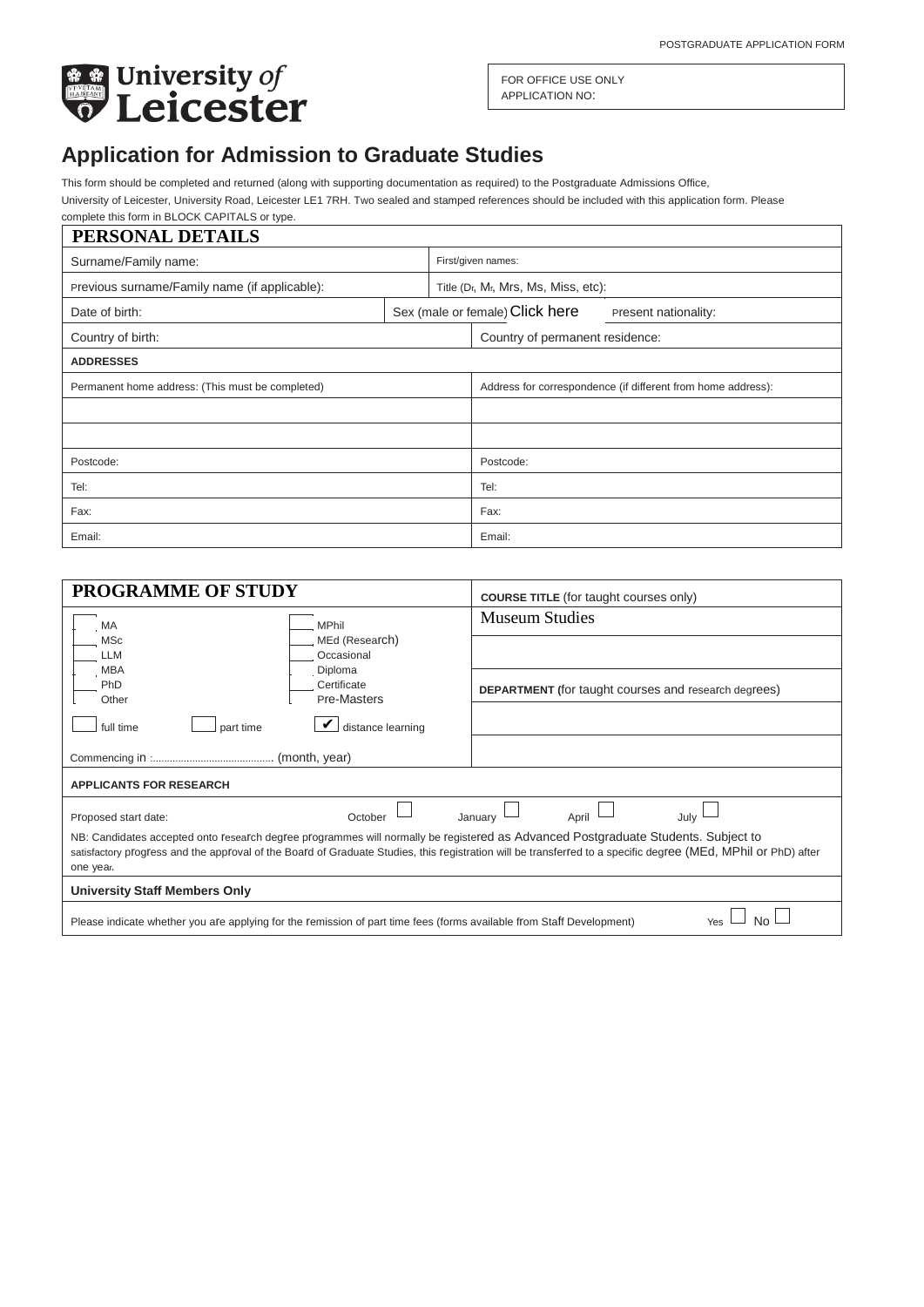## <span id="page-6-0"></span>**EDUCATION AND QUALIFICATIONS**

Give details of further or higher education since leaving school. Please provide information on qualifications already obtained and examinations still to be taken.

| Name of institution / address | of attendance | Dates (month $-$ year Qualification/award (include class &<br>division or grade obtained if known) | Main subjects |
|-------------------------------|---------------|----------------------------------------------------------------------------------------------------|---------------|
|                               | from:         |                                                                                                    |               |
|                               | to:           |                                                                                                    |               |
|                               | from:         |                                                                                                    |               |
|                               | to:           |                                                                                                    |               |
|                               | from:         |                                                                                                    |               |
|                               | to:           |                                                                                                    |               |

*NB: Photocopies of all diplomas, certificates and course transcripts awarded for these qualifications must be enclosed with this application. In addition to diplomas and certificates, international applicants are requested to provide official copies of their entire course transcripts including explanations of the mark schemes used and, where possible, an indication of their class ranking/position in class.*

# <span id="page-6-1"></span>**ENGLISH LANGUAGE COMPETENCE**

| Students educated outside the UK in countries where English is not the first language must provide, before they can be admitted to their<br>chosen degree programme at the University, evidence that they have sufficient command of both spoken and written English. Acceptable<br>evidence includes: GCSE/O-level English Language at grade C or above; an overall score of 6.0-6.5 in the British Council IELTS test (depending<br>on the department); a score of 600 (80/90 IBT) in TOEFL, with a score of 4.0 in the rest of Written English (TWE). You will be required to<br>submit originals or certified copies of any certificates and score reports. |            |           |             |
|-----------------------------------------------------------------------------------------------------------------------------------------------------------------------------------------------------------------------------------------------------------------------------------------------------------------------------------------------------------------------------------------------------------------------------------------------------------------------------------------------------------------------------------------------------------------------------------------------------------------------------------------------------------------|------------|-----------|-------------|
| a) Is English your first language?                                                                                                                                                                                                                                                                                                                                                                                                                                                                                                                                                                                                                              | <b>Yes</b> | <b>No</b> |             |
| b) Is/was English the language of instruction of your first degree?<br>If yes, please provide written confirmation from the institution where you undertook your studies, that English was the language of instruction.                                                                                                                                                                                                                                                                                                                                                                                                                                         | <b>Yes</b> | <b>No</b> |             |
| c) Please list any formal English Language qualifications with results obtained (ie IELTS, TOEFL, GCE, GCSE) and the dates you took the test, or<br>will be taking the test.                                                                                                                                                                                                                                                                                                                                                                                                                                                                                    |            |           |             |
| <b>English Qualification:</b>                                                                                                                                                                                                                                                                                                                                                                                                                                                                                                                                                                                                                                   | Result:    |           | Date:       |
| e.g. IELTS / HKALE                                                                                                                                                                                                                                                                                                                                                                                                                                                                                                                                                                                                                                              | 6/D        |           | 13 Nov 2020 |
|                                                                                                                                                                                                                                                                                                                                                                                                                                                                                                                                                                                                                                                                 |            |           |             |
|                                                                                                                                                                                                                                                                                                                                                                                                                                                                                                                                                                                                                                                                 |            |           |             |
|                                                                                                                                                                                                                                                                                                                                                                                                                                                                                                                                                                                                                                                                 |            |           |             |
| NB: The University offers an English Language Programme for International Students. The courses are designed to raise English Language skills to an<br>acceptable level to enter a chosen degree course. Students will start at the appropriate stage of the Preparatory courses (September, January, May or July)<br>depending on current language level. If you would like to receive further information on the English Language Programmes on offer, please tick the box $\Box$                                                                                                                                                                             |            |           |             |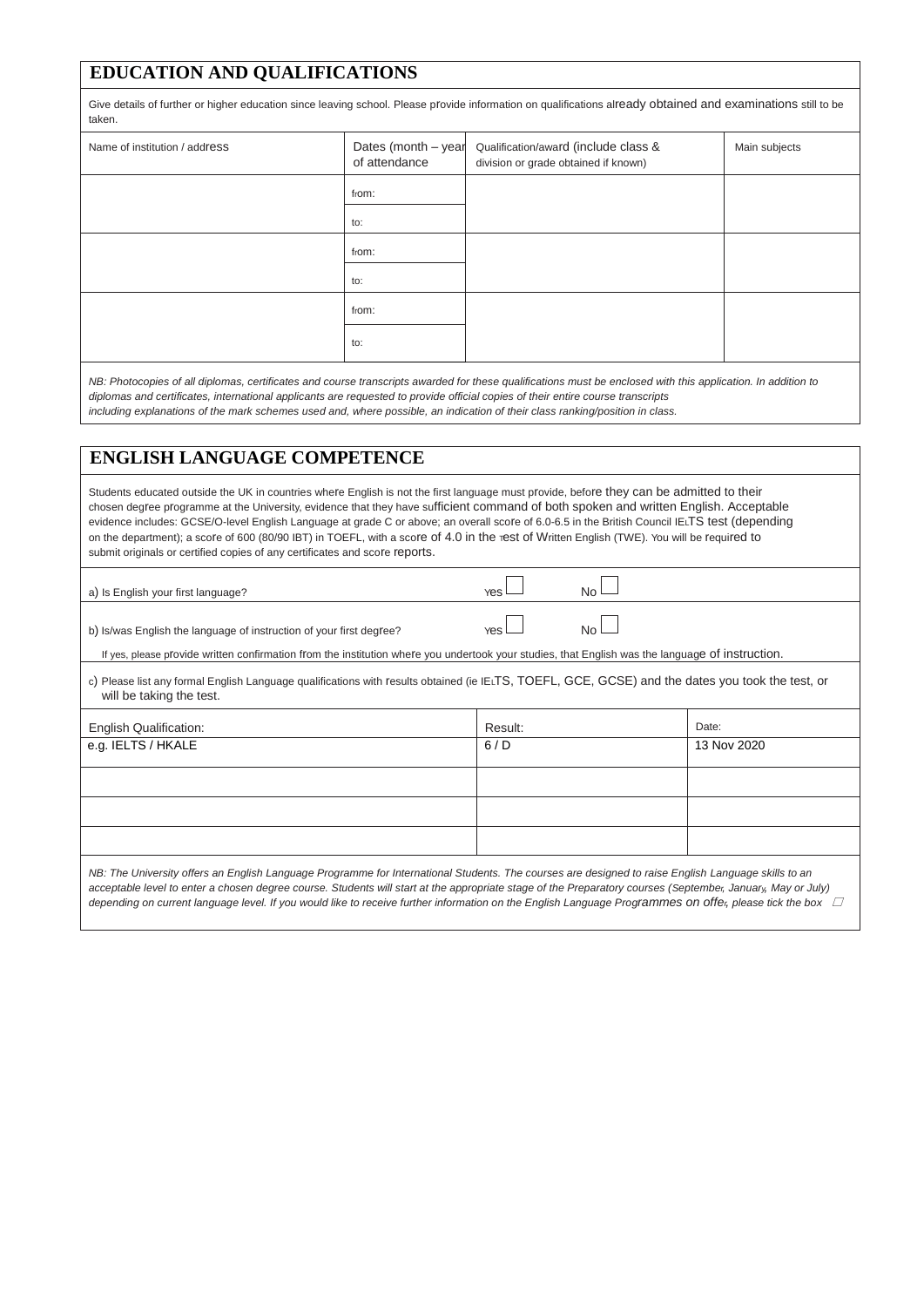

ļ

### <span id="page-7-0"></span>**Graduate Reference Form**

**Postgraduate Admissions Office University of Leicester, University Road Leicester LE1 7RH England**

| <b>SECTION 1</b><br>TO THE APPLICANT                                                                                                                                                                                                                                                                                                                                                                                                                                                                                                                        |                               |                                                             |                          |  |
|-------------------------------------------------------------------------------------------------------------------------------------------------------------------------------------------------------------------------------------------------------------------------------------------------------------------------------------------------------------------------------------------------------------------------------------------------------------------------------------------------------------------------------------------------------------|-------------------------------|-------------------------------------------------------------|--------------------------|--|
| This is one of two Graduate Reference Forms provided with your Application Form. Please complete this section before forwarding one form to each of your<br>two referees, requesting that they complete Section 2. The forms should be sealed and stamped and returned with your application form.                                                                                                                                                                                                                                                          |                               |                                                             |                          |  |
| Surname/Family name:                                                                                                                                                                                                                                                                                                                                                                                                                                                                                                                                        |                               | First names:                                                | Title (Dr, Mr, Ms, etc): |  |
| <b>PROGRAMME OF STUDY</b>                                                                                                                                                                                                                                                                                                                                                                                                                                                                                                                                   |                               | <b>COURSE TITLE</b> (for taught courses only)               |                          |  |
| MA<br>MPhil<br><b>MSc</b><br>Occasional<br>LLM                                                                                                                                                                                                                                                                                                                                                                                                                                                                                                              | MEd (Research)                | <b>Museum Studies</b>                                       |                          |  |
| <b>MBA</b><br>Diploma<br>PhD<br>Certificate<br>Pre-Masters<br>Other                                                                                                                                                                                                                                                                                                                                                                                                                                                                                         |                               | <b>DEPARTMENT</b> (for taught courses and research degrees) |                          |  |
| full time<br>part time                                                                                                                                                                                                                                                                                                                                                                                                                                                                                                                                      | $\mathbf y$ distance learning |                                                             |                          |  |
|                                                                                                                                                                                                                                                                                                                                                                                                                                                                                                                                                             |                               |                                                             |                          |  |
| <b>APPLICANTS FOR RESEARCH DEGREES:</b>                                                                                                                                                                                                                                                                                                                                                                                                                                                                                                                     |                               |                                                             |                          |  |
| Give a brief description of your proposed research topics or interests, including the formal title of the proposed field of study.                                                                                                                                                                                                                                                                                                                                                                                                                          |                               |                                                             |                          |  |
|                                                                                                                                                                                                                                                                                                                                                                                                                                                                                                                                                             |                               |                                                             |                          |  |
|                                                                                                                                                                                                                                                                                                                                                                                                                                                                                                                                                             |                               |                                                             |                          |  |
|                                                                                                                                                                                                                                                                                                                                                                                                                                                                                                                                                             |                               |                                                             |                          |  |
|                                                                                                                                                                                                                                                                                                                                                                                                                                                                                                                                                             |                               |                                                             |                          |  |
|                                                                                                                                                                                                                                                                                                                                                                                                                                                                                                                                                             |                               |                                                             |                          |  |
|                                                                                                                                                                                                                                                                                                                                                                                                                                                                                                                                                             |                               |                                                             |                          |  |
|                                                                                                                                                                                                                                                                                                                                                                                                                                                                                                                                                             |                               |                                                             |                          |  |
|                                                                                                                                                                                                                                                                                                                                                                                                                                                                                                                                                             |                               |                                                             |                          |  |
|                                                                                                                                                                                                                                                                                                                                                                                                                                                                                                                                                             |                               |                                                             |                          |  |
| <b>SECTION 2</b><br>TO THE REFEREE                                                                                                                                                                                                                                                                                                                                                                                                                                                                                                                          |                               |                                                             |                          |  |
| The above-named is applying for admission to graduate studies at the University of Leicester, and has named you as a referee. We would be grateful to<br>receive, in confidence, your opinion of the candidates suitability for the proposed course of study. When commenting on his/her academic performance<br>please give, if possible, the applicants class ranking /position in class (including the total number of students in the<br>class). If an exact position cannot be given, indicate the quartile in which you believe he/she has performed. |                               |                                                             |                          |  |
| Please return this form sealed and stamped to the applicant concerned. Thank you for providing a reference.                                                                                                                                                                                                                                                                                                                                                                                                                                                 |                               |                                                             |                          |  |
| Please note that the University may, if applicant/student makes a request, show this reference to the applicant/student.                                                                                                                                                                                                                                                                                                                                                                                                                                    |                               |                                                             |                          |  |
| Surname/Family name:                                                                                                                                                                                                                                                                                                                                                                                                                                                                                                                                        |                               | First names:                                                | Title (Dr, Mr, Ms, etc): |  |
| Position:                                                                                                                                                                                                                                                                                                                                                                                                                                                                                                                                                   |                               |                                                             |                          |  |
| Relationship to Applicant:                                                                                                                                                                                                                                                                                                                                                                                                                                                                                                                                  |                               |                                                             |                          |  |
| Address:                                                                                                                                                                                                                                                                                                                                                                                                                                                                                                                                                    |                               |                                                             |                          |  |
|                                                                                                                                                                                                                                                                                                                                                                                                                                                                                                                                                             |                               |                                                             |                          |  |
|                                                                                                                                                                                                                                                                                                                                                                                                                                                                                                                                                             |                               |                                                             |                          |  |
| Tel:                                                                                                                                                                                                                                                                                                                                                                                                                                                                                                                                                        |                               | Fax:                                                        |                          |  |
| Email:                                                                                                                                                                                                                                                                                                                                                                                                                                                                                                                                                      |                               |                                                             |                          |  |
|                                                                                                                                                                                                                                                                                                                                                                                                                                                                                                                                                             |                               |                                                             |                          |  |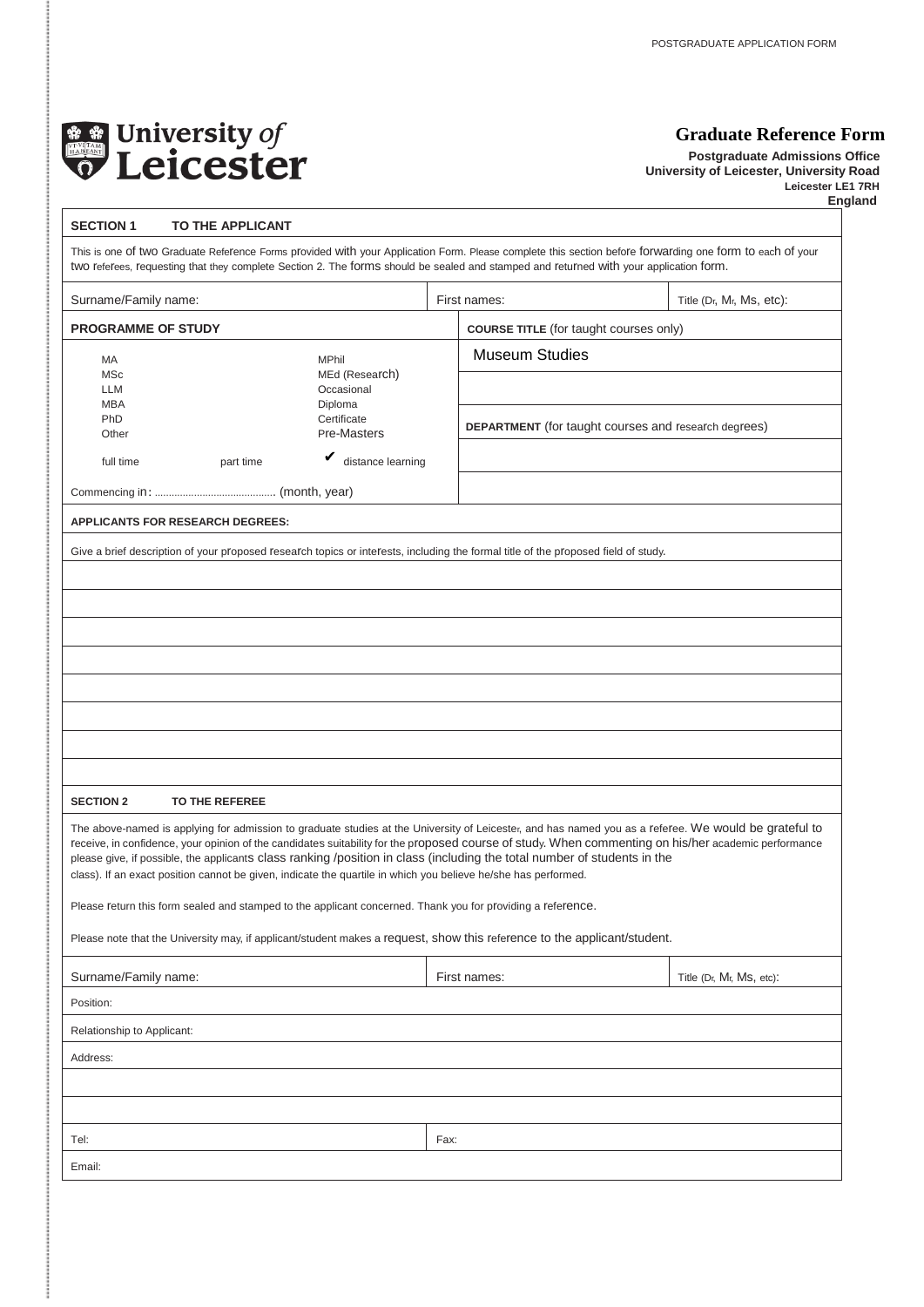#### **REFERENCE**

Applicants Name:

Signature of Referee: Date: Date: Date: Date: Date: Date: Date: Date: Date: Date: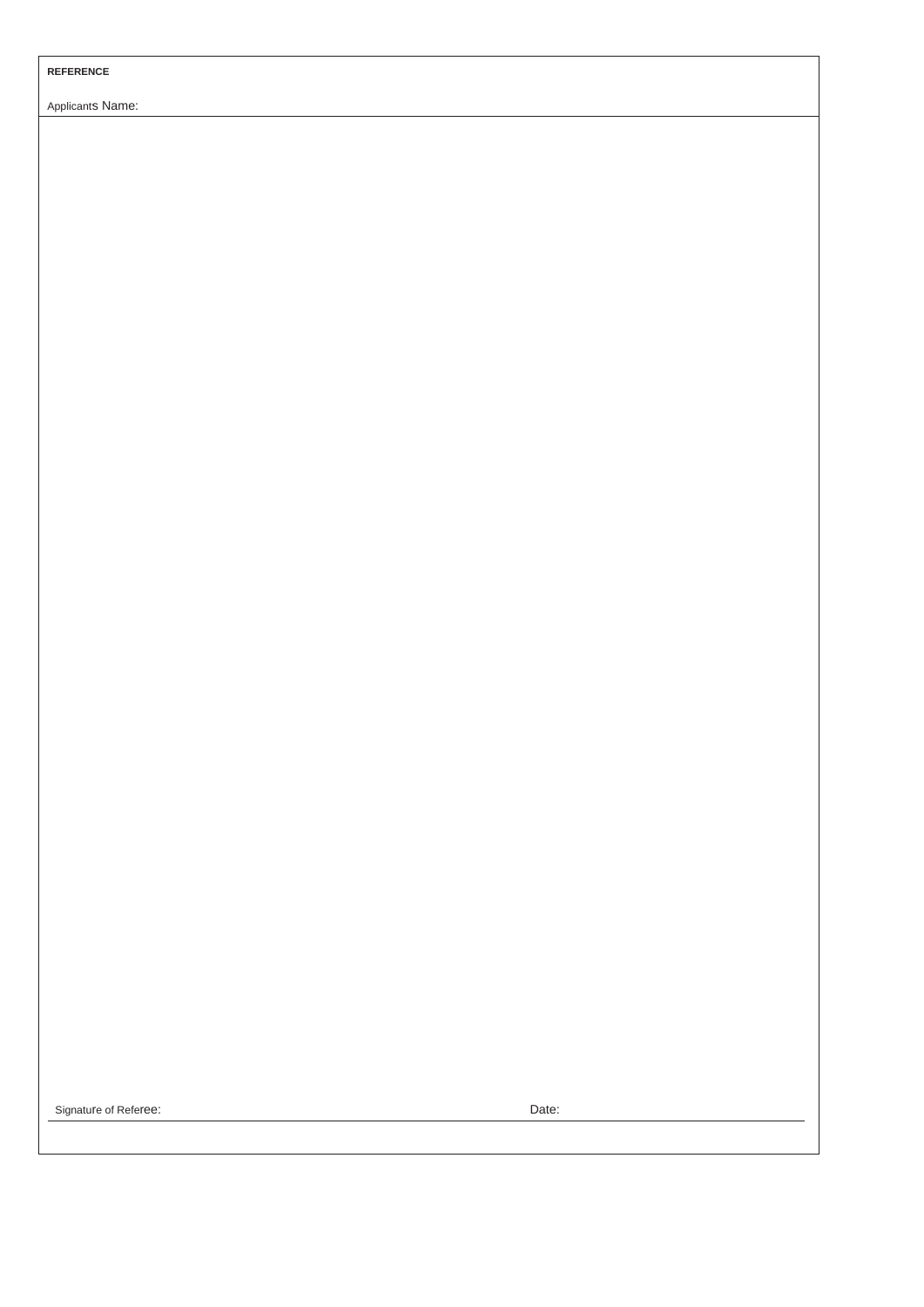

### <span id="page-9-0"></span>**Graduate Reference Form**

**Postgraduate Admissions Office University of Leicester · University Road Leicester LE1 7RH · England**

| <b>SECTION 1</b><br>TO THE APPLICANT                                                                                                                                                                                                                                                                                                                                                                                                                                                                                                                        |      |                                                             |                          |  |
|-------------------------------------------------------------------------------------------------------------------------------------------------------------------------------------------------------------------------------------------------------------------------------------------------------------------------------------------------------------------------------------------------------------------------------------------------------------------------------------------------------------------------------------------------------------|------|-------------------------------------------------------------|--------------------------|--|
| This is one of two Graduate Reference Forms provided with your Application Form. Please complete this section before forwarding one form to each of your<br>two referees, requesting that they complete Section 2. The forms should be sealed and stamped and returned with your application form.                                                                                                                                                                                                                                                          |      |                                                             |                          |  |
| Surname/Family name:                                                                                                                                                                                                                                                                                                                                                                                                                                                                                                                                        |      | First names:                                                | Title (Dr, Mr, Ms, etc): |  |
| PROGRAMME OF STUDY                                                                                                                                                                                                                                                                                                                                                                                                                                                                                                                                          |      | <b>COURSE TITLE</b> (for taught courses only)               |                          |  |
| МA<br>MPhil                                                                                                                                                                                                                                                                                                                                                                                                                                                                                                                                                 |      |                                                             |                          |  |
| <b>MSc</b><br>MEd (Research)<br>Occasional<br>LLM                                                                                                                                                                                                                                                                                                                                                                                                                                                                                                           |      | <b>Museum Studies</b>                                       |                          |  |
| Diploma<br><b>MBA</b><br>PhD<br>Certificate<br>Pre-Masters<br>Other                                                                                                                                                                                                                                                                                                                                                                                                                                                                                         |      | <b>DEPARTMENT</b> (for taught courses and research degrees) |                          |  |
| full time<br>part time<br>$\mathcal{V}$ distance learning                                                                                                                                                                                                                                                                                                                                                                                                                                                                                                   |      |                                                             |                          |  |
|                                                                                                                                                                                                                                                                                                                                                                                                                                                                                                                                                             |      |                                                             |                          |  |
| APPLICANTS FOR RESEARCH DEGREES:                                                                                                                                                                                                                                                                                                                                                                                                                                                                                                                            |      |                                                             |                          |  |
| Give a brief description of your proposed research topics or interests, including the formal title of the proposed field of study.                                                                                                                                                                                                                                                                                                                                                                                                                          |      |                                                             |                          |  |
|                                                                                                                                                                                                                                                                                                                                                                                                                                                                                                                                                             |      |                                                             |                          |  |
|                                                                                                                                                                                                                                                                                                                                                                                                                                                                                                                                                             |      |                                                             |                          |  |
|                                                                                                                                                                                                                                                                                                                                                                                                                                                                                                                                                             |      |                                                             |                          |  |
|                                                                                                                                                                                                                                                                                                                                                                                                                                                                                                                                                             |      |                                                             |                          |  |
|                                                                                                                                                                                                                                                                                                                                                                                                                                                                                                                                                             |      |                                                             |                          |  |
|                                                                                                                                                                                                                                                                                                                                                                                                                                                                                                                                                             |      |                                                             |                          |  |
|                                                                                                                                                                                                                                                                                                                                                                                                                                                                                                                                                             |      |                                                             |                          |  |
|                                                                                                                                                                                                                                                                                                                                                                                                                                                                                                                                                             |      |                                                             |                          |  |
|                                                                                                                                                                                                                                                                                                                                                                                                                                                                                                                                                             |      |                                                             |                          |  |
|                                                                                                                                                                                                                                                                                                                                                                                                                                                                                                                                                             |      |                                                             |                          |  |
| <b>SECTION 2</b><br>TO THE REFEREE                                                                                                                                                                                                                                                                                                                                                                                                                                                                                                                          |      |                                                             |                          |  |
| The above-named is applying for admission to graduate studies at the University of Leicester, and has named you as a referee. We would be grateful to<br>receive, in confidence, your opinion of the candidates suitability for the proposed course of study. When commenting on his/her academic performance<br>please give, if possible, the applicants class ranking /position in class (including the total number of students in the<br>class). If an exact position cannot be given, indicate the quartile in which you believe he/she has performed. |      |                                                             |                          |  |
| Please return this form sealed and stamped to the applicant concerned. Thank you for providing a reference.                                                                                                                                                                                                                                                                                                                                                                                                                                                 |      |                                                             |                          |  |
| Please note that the University may, if applicant/student makes a request, show this reference to the applicant/student.                                                                                                                                                                                                                                                                                                                                                                                                                                    |      |                                                             |                          |  |
| Surname/Family name:                                                                                                                                                                                                                                                                                                                                                                                                                                                                                                                                        |      | First names:                                                | Title (Dr, Mr, Ms, etc): |  |
| Position:                                                                                                                                                                                                                                                                                                                                                                                                                                                                                                                                                   |      |                                                             |                          |  |
| Relationship to Applicant:                                                                                                                                                                                                                                                                                                                                                                                                                                                                                                                                  |      |                                                             |                          |  |
| Address:                                                                                                                                                                                                                                                                                                                                                                                                                                                                                                                                                    |      |                                                             |                          |  |
|                                                                                                                                                                                                                                                                                                                                                                                                                                                                                                                                                             |      |                                                             |                          |  |
|                                                                                                                                                                                                                                                                                                                                                                                                                                                                                                                                                             |      |                                                             |                          |  |
| тel:                                                                                                                                                                                                                                                                                                                                                                                                                                                                                                                                                        | Fax: |                                                             |                          |  |
| Email:                                                                                                                                                                                                                                                                                                                                                                                                                                                                                                                                                      |      |                                                             |                          |  |
|                                                                                                                                                                                                                                                                                                                                                                                                                                                                                                                                                             |      |                                                             |                          |  |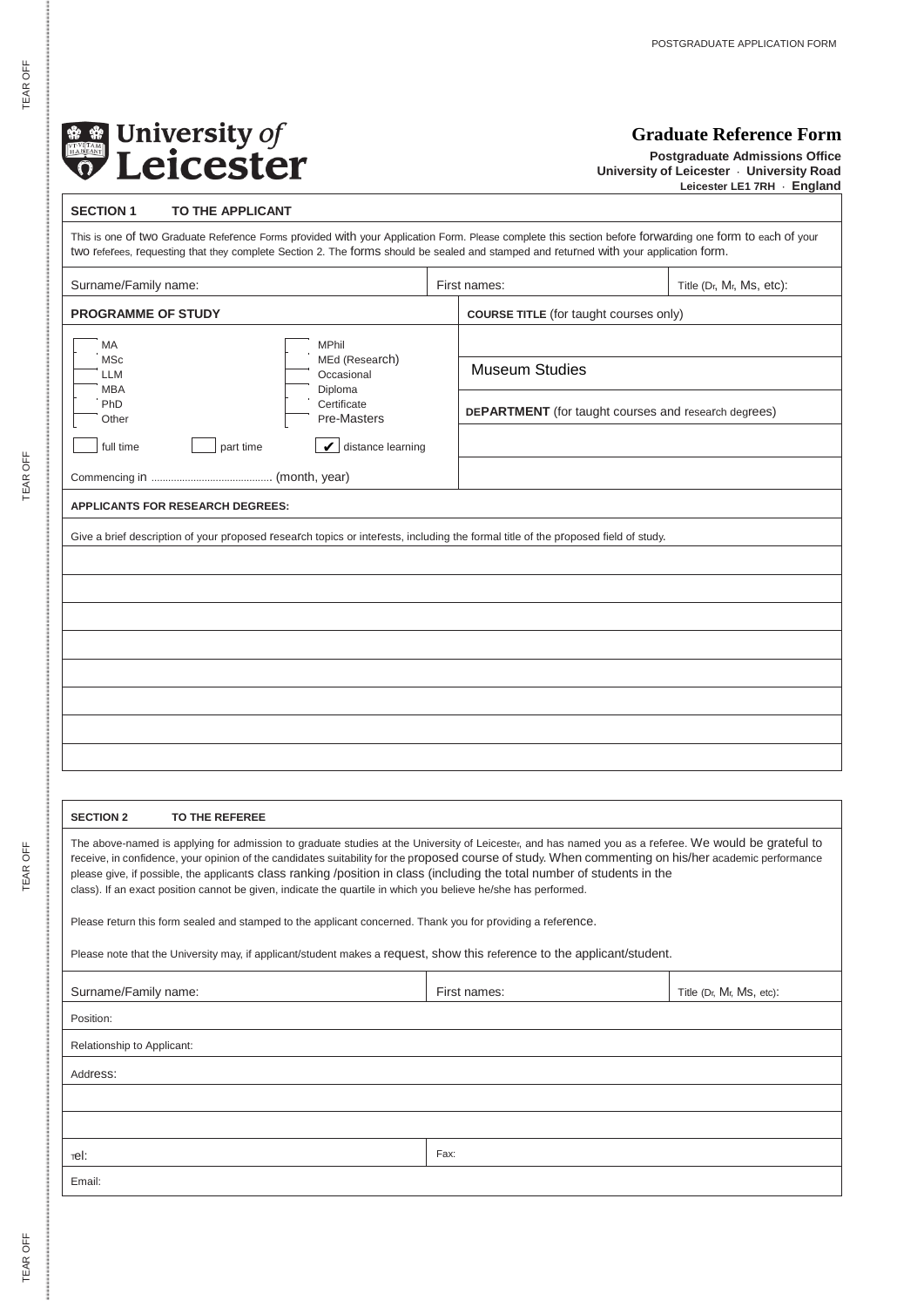### **REFERENCE**

Applicants Name:

Signature of Referee: Date: Date: Date: Date: Date: Date: Date: Date: Date: Date: Date: Date: Date: Date: Date: Date: Date: Date: Date: Date: Date: Date: Date: Date: Date: Date: Date: Date: Date: Date: Date: Date: Date: Da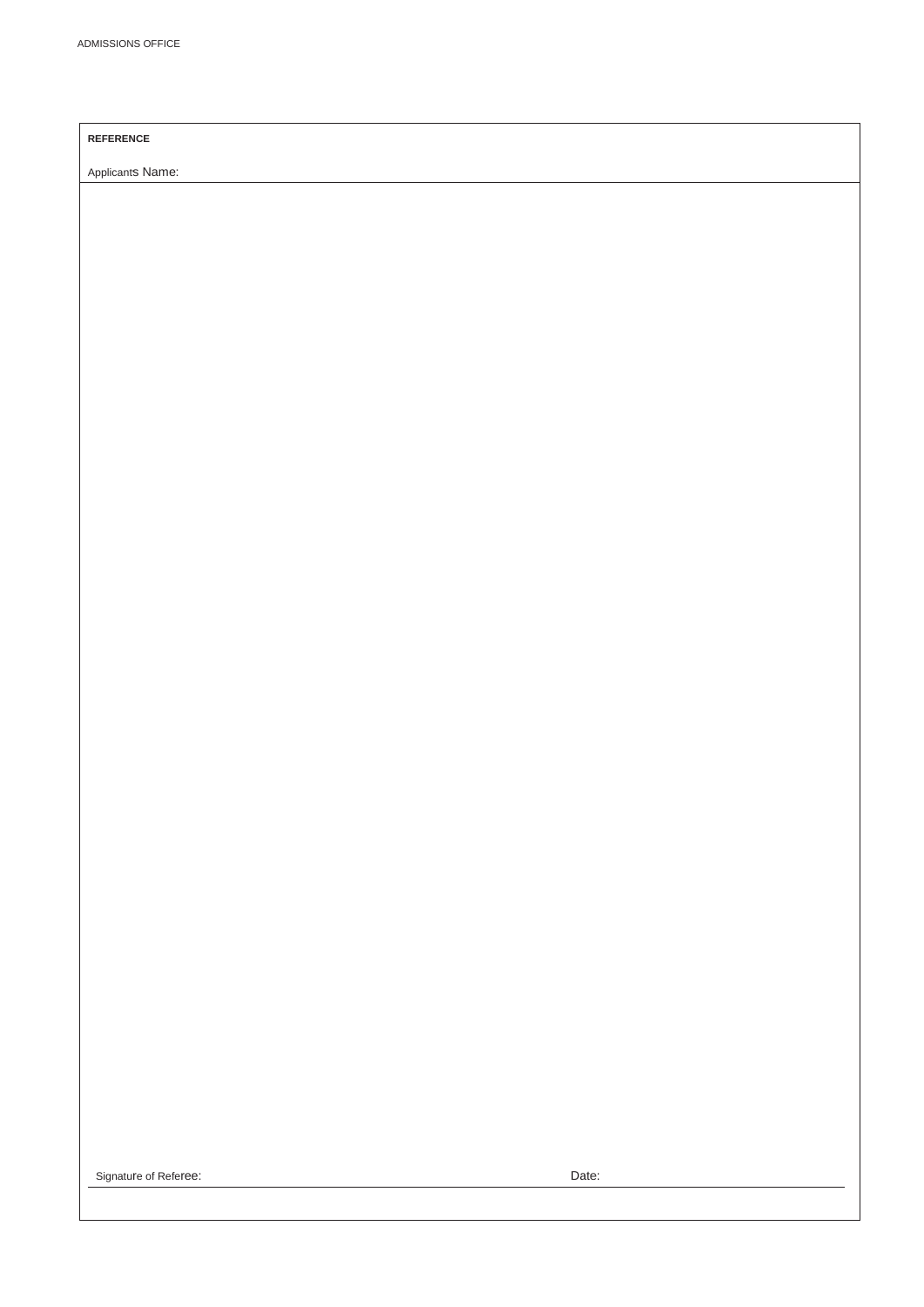### <span id="page-11-0"></span>**EMPLOYMENT DETAILS / OTHER EXPERIENCE**

Give details of any industrial, professional or research experience relevant to your application. In particular, applicants for post-experience programmes(eg Education, the MBA, Social Work) should complete this section as fully as possible.

| Continue on a separate sheet if necessary. Indicate here if you have done this $\Box$ |                          |            |          |  |  |
|---------------------------------------------------------------------------------------|--------------------------|------------|----------|--|--|
| Employer                                                                              | Title and duties of post | Dates from | Dates to |  |  |
|                                                                                       |                          |            |          |  |  |
|                                                                                       |                          |            |          |  |  |

### <span id="page-11-1"></span>**PERSONAL STATEMENT OR RESEARCH PROPOSAL**

**Taught course applicants** (eg. MA/MSc/LLM/PGDip) – State your reasons for wishing to pursue the course for which you have applied. How your knowledge and experience links to the course content and how the course relates to your longer term plans.

**Research applicants** – Give a brief description of your proposed research topics or interests, including the formal title of the proposed field of study. Please list any academic work you have had published or which is currently in the press, together with the name of the publisher or journal which has accepted it.

Continue on a separate sheet if necessary. Indicate here if you have done this  $\Box$ 

<span id="page-11-4"></span><span id="page-11-3"></span><span id="page-11-2"></span>

| <b>FINANCIAL SUPPORT</b>                                                                                                                                                                                                                                              |                                                                                                                                                          |  |  |
|-----------------------------------------------------------------------------------------------------------------------------------------------------------------------------------------------------------------------------------------------------------------------|----------------------------------------------------------------------------------------------------------------------------------------------------------|--|--|
| how you intend to finance yourself. Please tick as many boxes as apply:                                                                                                                                                                                               | It is important that you give full consideration to how you will be able to finance your studies. For internal purposes, it is useful for us to know     |  |  |
| $\Box$ self                                                                                                                                                                                                                                                           | scholarship (if you are applying for or have obtained a scholarship please give details)                                                                 |  |  |
| $\Box$ family<br>$\Box$ employer                                                                                                                                                                                                                                      | Name of scholarship(s):                                                                                                                                  |  |  |
| $\Box$ other (please give details)                                                                                                                                                                                                                                    |                                                                                                                                                          |  |  |
|                                                                                                                                                                                                                                                                       | Which scholarship(s) have you obtained to date?                                                                                                          |  |  |
|                                                                                                                                                                                                                                                                       |                                                                                                                                                          |  |  |
|                                                                                                                                                                                                                                                                       | NB: No student may be admitted to the University without providing satisfactory evidence of their ability to meet the expenses of their proposed course. |  |  |
| <b>SPECIAL NEEDS OR SUPPORT</b>                                                                                                                                                                                                                                       |                                                                                                                                                          |  |  |
|                                                                                                                                                                                                                                                                       | Please state any support required as a consequence of any disability or medical condition stated under 'monitoring information'.                         |  |  |
|                                                                                                                                                                                                                                                                       |                                                                                                                                                          |  |  |
| <b>OTHER INFORMATION</b>                                                                                                                                                                                                                                              |                                                                                                                                                          |  |  |
| Do you have any criminal convictions?                                                                                                                                                                                                                                 | No.<br>Yes                                                                                                                                               |  |  |
| NB: You are required to state whether or not you have any criminal convictions, excluding motoring offences for which a fine and/or up to three<br>penalty points were imposed. If you tick the 'yes' box, you may be required to provide details of any convictions. |                                                                                                                                                          |  |  |
| Applications to other institutions: Please give details of other institutions/programmes of study for which you are also applying at this time:                                                                                                                       |                                                                                                                                                          |  |  |
|                                                                                                                                                                                                                                                                       |                                                                                                                                                          |  |  |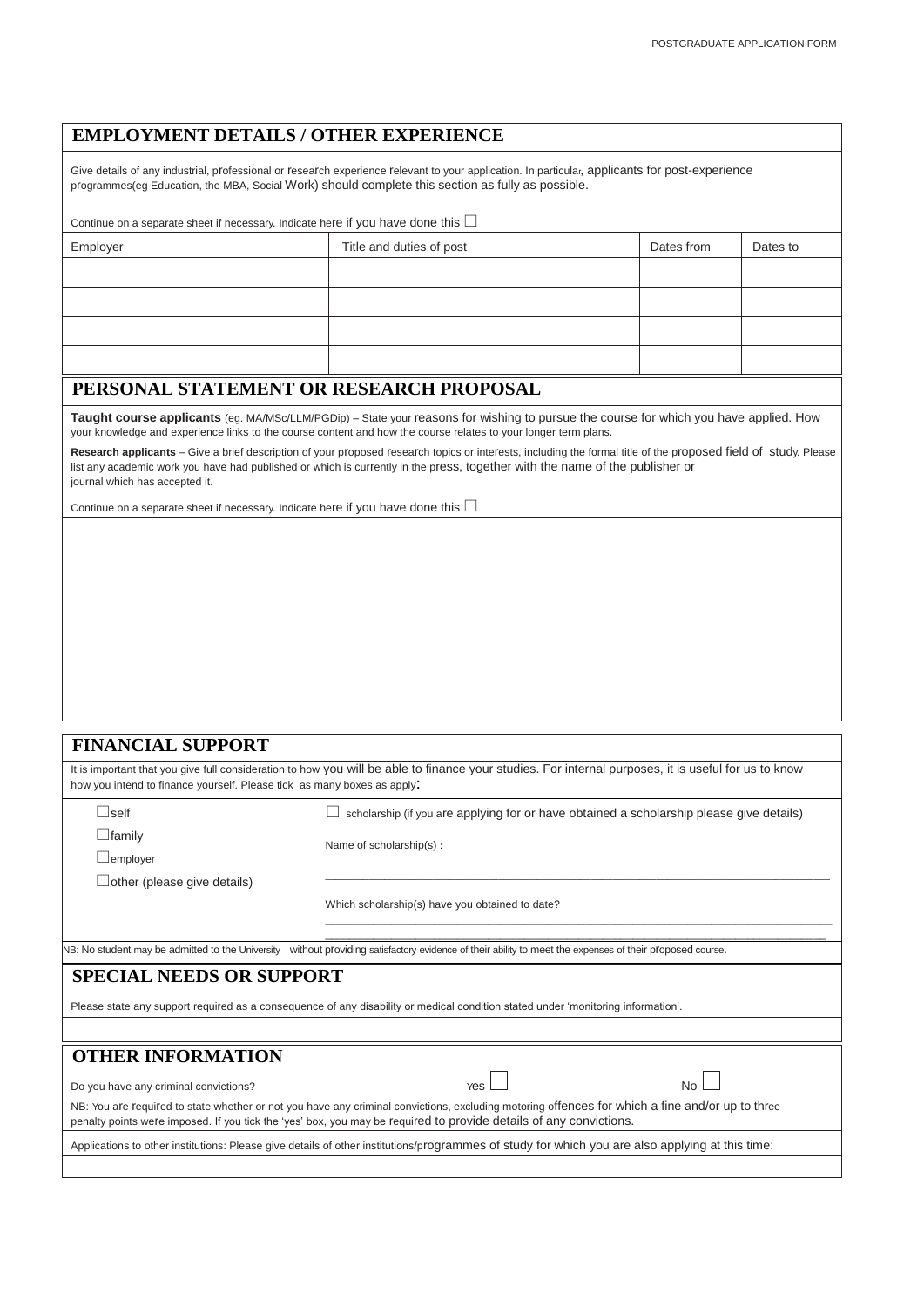<span id="page-12-0"></span>

| <b>REFEREES</b>                                                                                                                                                                                                                                                                                                                                                                                                                                                         |           |  |  |  |
|-------------------------------------------------------------------------------------------------------------------------------------------------------------------------------------------------------------------------------------------------------------------------------------------------------------------------------------------------------------------------------------------------------------------------------------------------------------------------|-----------|--|--|--|
| Please give the names and addresses of your two referees below. Your two completed references (sealed and stamped) should be returned<br>with this application form. Candidates for any of the post-experience programmes (eg Education, the MBA, Social Work), should ensure that they<br>nominate a professional/industrial referee as well as an academic contact. Referees are required to comment on your academic suitability for your<br>chosen course of study. |           |  |  |  |
| Name:                                                                                                                                                                                                                                                                                                                                                                                                                                                                   | Name:     |  |  |  |
| Address:                                                                                                                                                                                                                                                                                                                                                                                                                                                                | Address:  |  |  |  |
|                                                                                                                                                                                                                                                                                                                                                                                                                                                                         |           |  |  |  |
|                                                                                                                                                                                                                                                                                                                                                                                                                                                                         |           |  |  |  |
| Postcode:                                                                                                                                                                                                                                                                                                                                                                                                                                                               | Postcode: |  |  |  |
| тel:                                                                                                                                                                                                                                                                                                                                                                                                                                                                    | тel:      |  |  |  |
| Fax:                                                                                                                                                                                                                                                                                                                                                                                                                                                                    | Fax:      |  |  |  |

### <span id="page-12-1"></span>**PASSPORT INFORMATION**

If you need to apply for a visa to study in the UK, it is essential that you provide us with the following:

email: email: email: email: email: email: email: email: email: email: email: email: email: email: email: email: email: email: email: email: email: email: email: email: email: email: email: email: email: email: email: email

Passport Number ..................................................................................

Country of issue ............................................................................................

Date of issue .......................................................................................... Expiry date ................................................................................

### <span id="page-12-2"></span>**DECLARATION**

I confirm that the information given on this form is true, complete and accurate and no information requested or other material information has been omitted. I confirm that I have read the Data Protection Statement enclosed.

Signed: Date:

ALL APPLICANTS should note that the University reserves the right to make without notice changes in regulations, courses, fees etc at any time before or after a candidates admission. Admission to the University is subject to the requirement that the candidate will comply with the Universitys registration procedure and will duly observe the Charter, Statutes, Ordinances and Regulations from time to time in force.

<span id="page-12-3"></span>

| <b>FINDING OUT ABOUT LEICESTER</b>                                                         |                                   |                                             |  |
|--------------------------------------------------------------------------------------------|-----------------------------------|---------------------------------------------|--|
| How did you first learn about your proposed programme of study at University of Leicester? |                                   |                                             |  |
| Press advertisement                                                                        | Internet                          | Alumni                                      |  |
| Prospectus                                                                                 | Met a University representative   | Advice from another education establishment |  |
| Reference book on Graduate programme                                                       | <b>Careers Service</b>            | <b>British Council</b>                      |  |
| Employer                                                                                   | Current student of the University |                                             |  |
| Other - Please specify                                                                     |                                   |                                             |  |